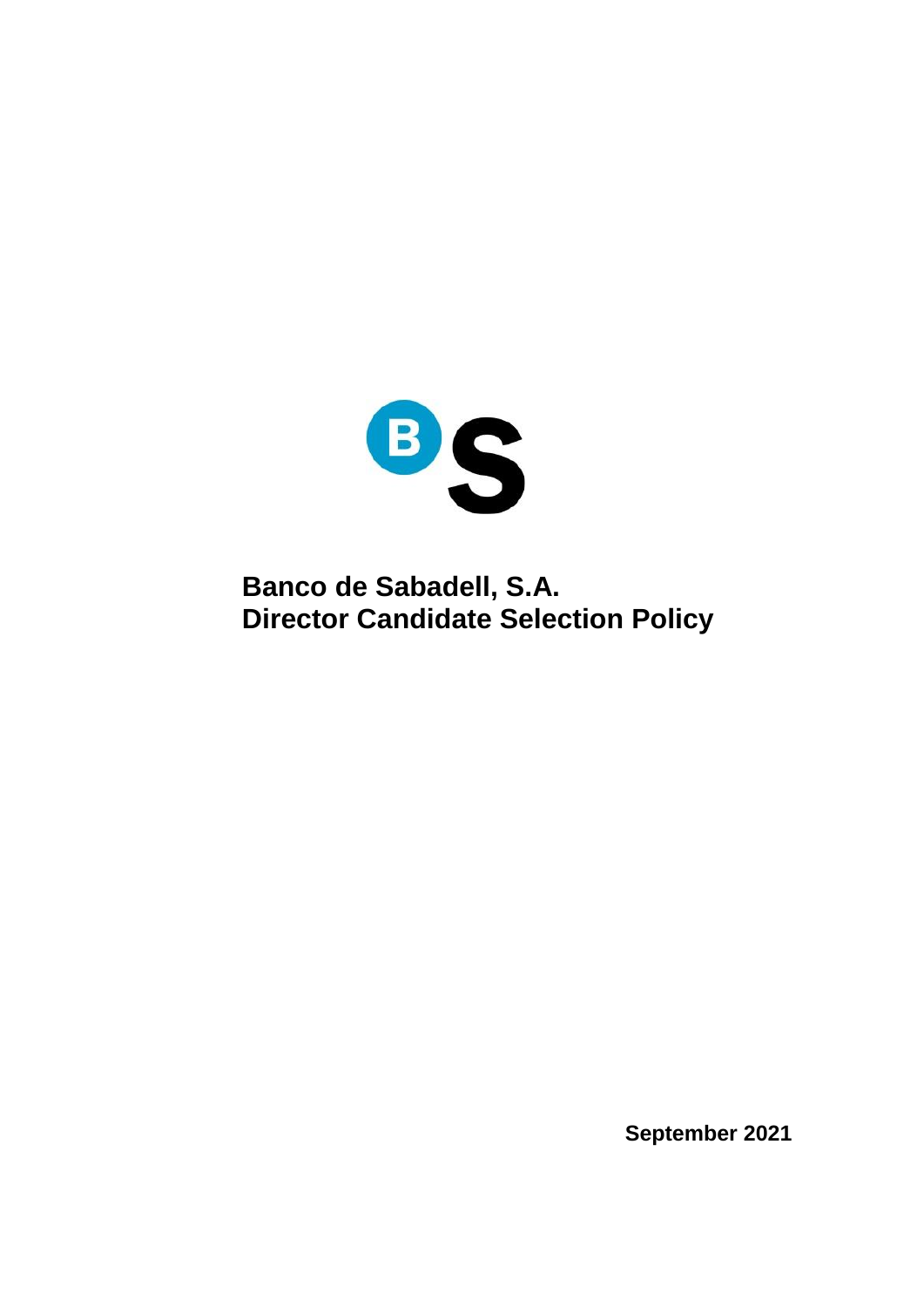# **Contents**

| 4. Disqualifications for Membership of the Board of Directors4            |  |
|---------------------------------------------------------------------------|--|
|                                                                           |  |
|                                                                           |  |
| 7. Annual Evaluation and Reporting on the Implementation of this Policy10 |  |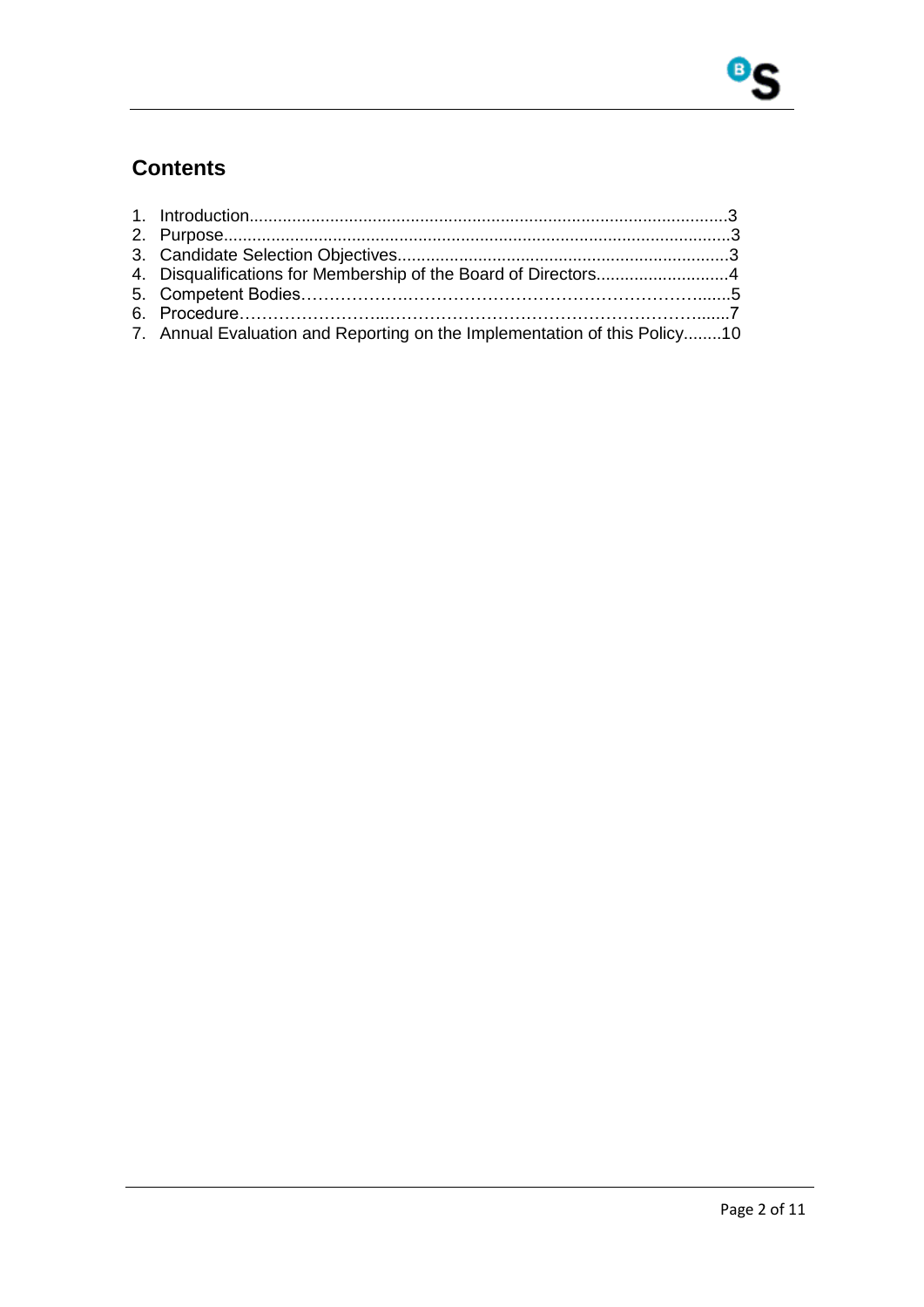## **1. Introduction**

The Good Governance Code of Listed Companies (hereinafter, GGC) of the National Securities Market Commission of February 2015, revised in June 2020, applicable to Banco Sabadell in its capacity as a listed company, includes in Recommendation 14, the provision that the Board of Directors should approve a specific and verifiable director selection policy, which ensures that proposals for the appointment or reelection of directors are based on a prior analysis of the Board of Directors' needs and which encourages a diversity of knowledge, experience and gender in its composition.

In any case, the aforementioned director selection policy must comply with Law 10/2014, of 26 June, on the regulation, supervision and solvency of credit institutions (hereinafter, LOSS in its Spanish initials), which regulates the criteria to be met by the general composition of the Board of Directors and the suitability requirements to be met by the directors of the Institution, criteria that are implemented by Royal Decree 84/2015, of 13 February (hereinafter, ROSS in its Spanish initials) and the Bank of Spain Circular 2/2016, of 2 February (hereinafter, Circular).

In addition, it must be in accordance with the provisions of the Capital Companies Act (CCA), the revised text of which was approved by Royal Legislative Decree 1/2010, of 2 July.

## **2. Purpose**

The purpose of this Policy is to establish the criteria that Banco Sabadell must take into account in the selection processes for new members of the Board of Directors, as well as in the re-election of its existing members, within the framework of the provisions set forth in the LOSS, the ROSS, the Circular, the GGC and the CCA, as well as any other applicable rules and recommendations.

## **3. Candidate Selection Objectives**

The selection of candidates will be based on an analysis of the Bank's needs carried out by the Appointments and Corporate Governance Committee, ensuring that the appointment firstly encourages an appropriate balance of the composition of the Board, between the different types of directors, namely: independent, proprietary and executive directors.

The candidates for the members of the Board of Directors must be of good repute, suitable and have recognised solvency, experience, qualifications and training; they must also have sufficient availability and a high degree of commitment to their role in the institution, aiming to achieve an appropriate balance in the selection process for the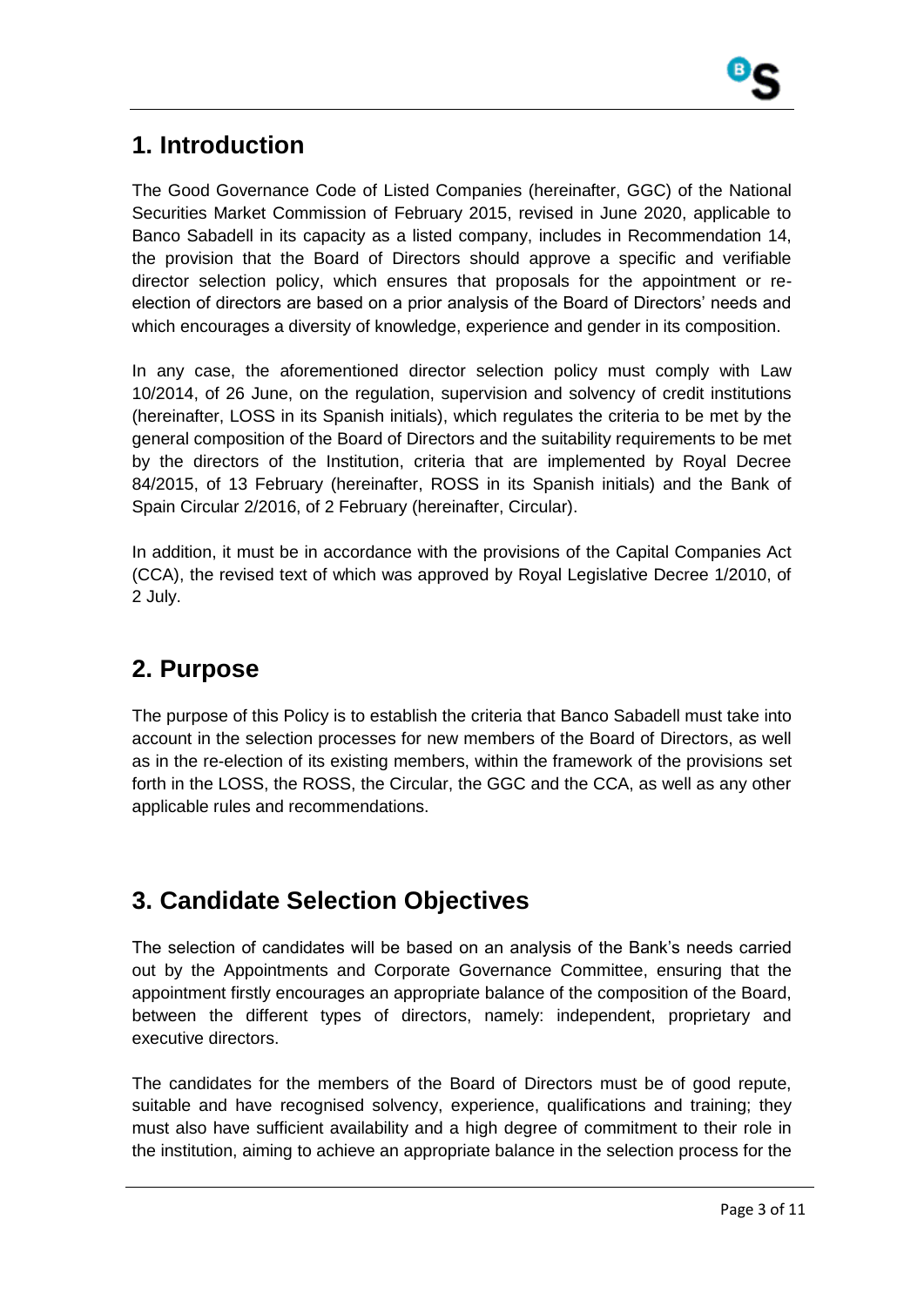Board of Directors which, as a whole, enriches decision-making and contributes varied points of view to the debate on matters within remit.

In particular, it must be ensured that they comply with the following parameters:

- Professional competence, through the selection of people whose professional skills are sufficiently recognised. Similarly, banking and financial experience that provides a strategic and business vision will be particularly valued.
- Diversity, selecting a variety of profiles (business, banking, academic, financial, auditors, legal, consultants, etc.), as well as the diversity of experiences, origins and nationalities within the Board of Directors. In particular, it will be ensured that it has a sufficient number of female directors, promoting compliance with the objective of representing the under-represented sex to reach at least 40% of the total number of Board Members by 2022. Similarly, it will be ensured that there is sufficient representation of directors with banking experience in areas such as retail banking, business banking, corporate banking and investment banking, both domestically and internationally.
- Being of good repute and suitability, demonstrating an appropriate career track record as well as personal, business and professional conduct that does not cast any doubt on their ability to carry out a sound and prudent management of the institution.

### **4. Disqualifications for Membership of the Board of Directors**

Members of the Board of Directors may not be people who are subject to the prohibitions established by law, the Bank's Articles of Association or who, in any other way, do not meet the requirements to pass the suitability test which members of the Board of Directors of a financial institution must undergo.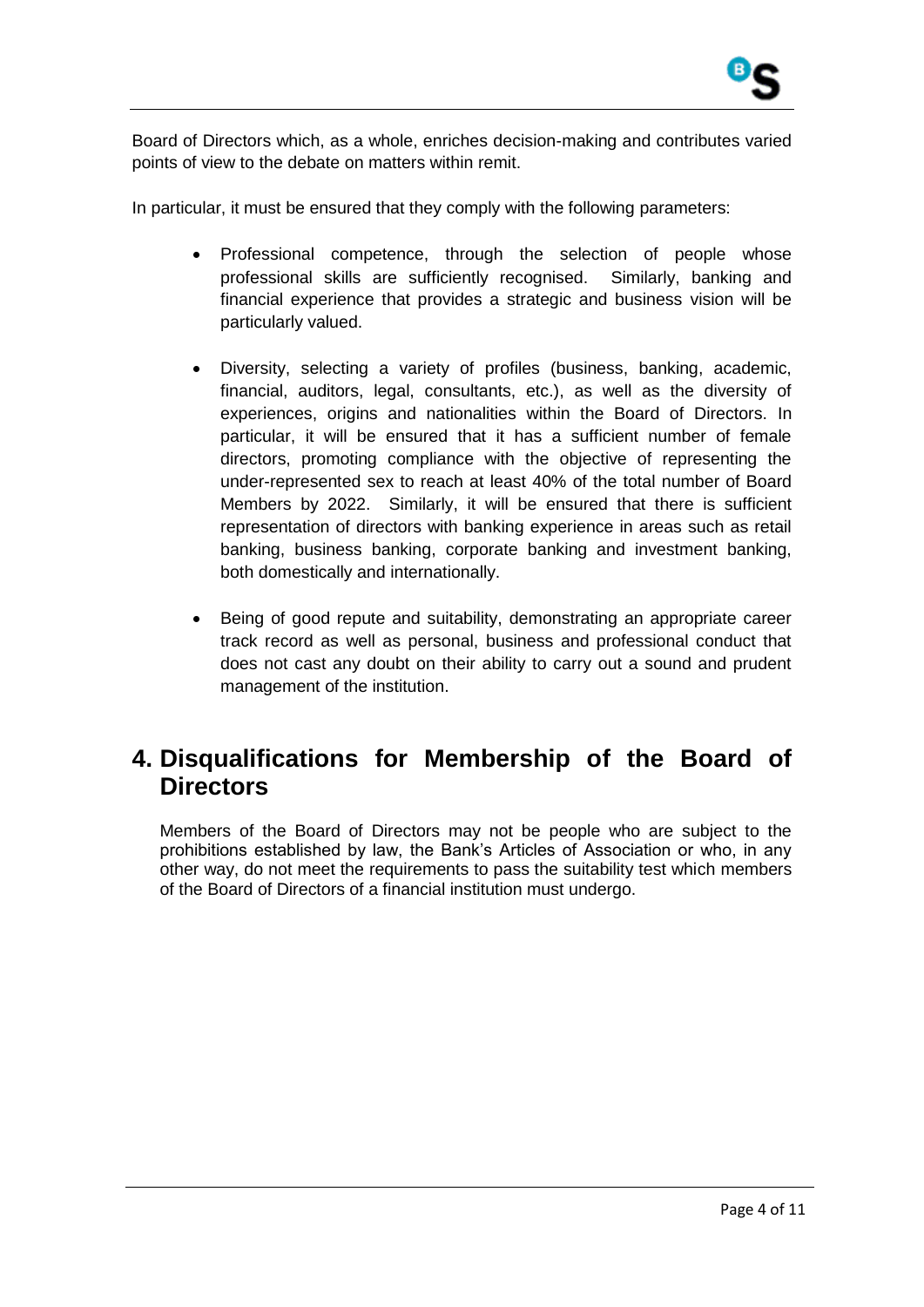## **5. Competent Bodies**

The Competent Bodies responsible for carrying out and coordinating the selection of the Company's Directors are the Board of Directors and the Appointments and Corporate Governance Committee, for their appointment by the General Meeting of Shareholders.

### **1. Appointments and Corporate Governance Committee**

In accordance with the powers of the Appointments and Corporate Governance Committee established in Article 66 of the Articles of Association and Article 17 of the Board of Directors' Regulations, as well as in its own Regulations (Article 4) and, within the framework of the provisions set forth in the LOSS, the ROSS and the Circular, the Appointments and Corporate Governance Committee shall be responsible for:

- a. Making proposals to the Board of Directors for the appointment of independent directors, for co-opting or for referral to the General Meeting of Shareholders, and for the re-appointment or removal of the said directors,
- b. Advising on proposals to appoint other directors by co-opting or for referral to the General Meeting of Shareholders, and on proposals for their re-appointment or removal,
- c. Ensuring compliance with the qualitative composition of the Board of Directors, in accordance with the provisions of Article 53 of the Articles of Association, which states that external or non-executive directors must represent at least a majority of the total number of Board Members; and that among the external or non-executive directors, it should aim to have a significant participation of independent directors.
- d. Evaluating the suitability, skills, knowledge and experience needed by the Board of Directors. In this regard, Article 24 of the LOSS, implemented by Article 29 et seq. of the ROSS and Regulation 32 of the Circular, establish that the general composition of the Board of Directors as a whole must be such that they have sufficient knowledge, skills and experience in the governance of credit institutions to adequately understand the activities of the institution, including its main risks, and to ensure the effective capacity of the Board of Directors to make independent and autonomous decisions in the best interests of the Company. For this purpose, it shall evaluate the balance of knowledge, skills, diversity and experience of the Board of Directors and, to this end, it will define the roles and skills required from the candidates to fill each position.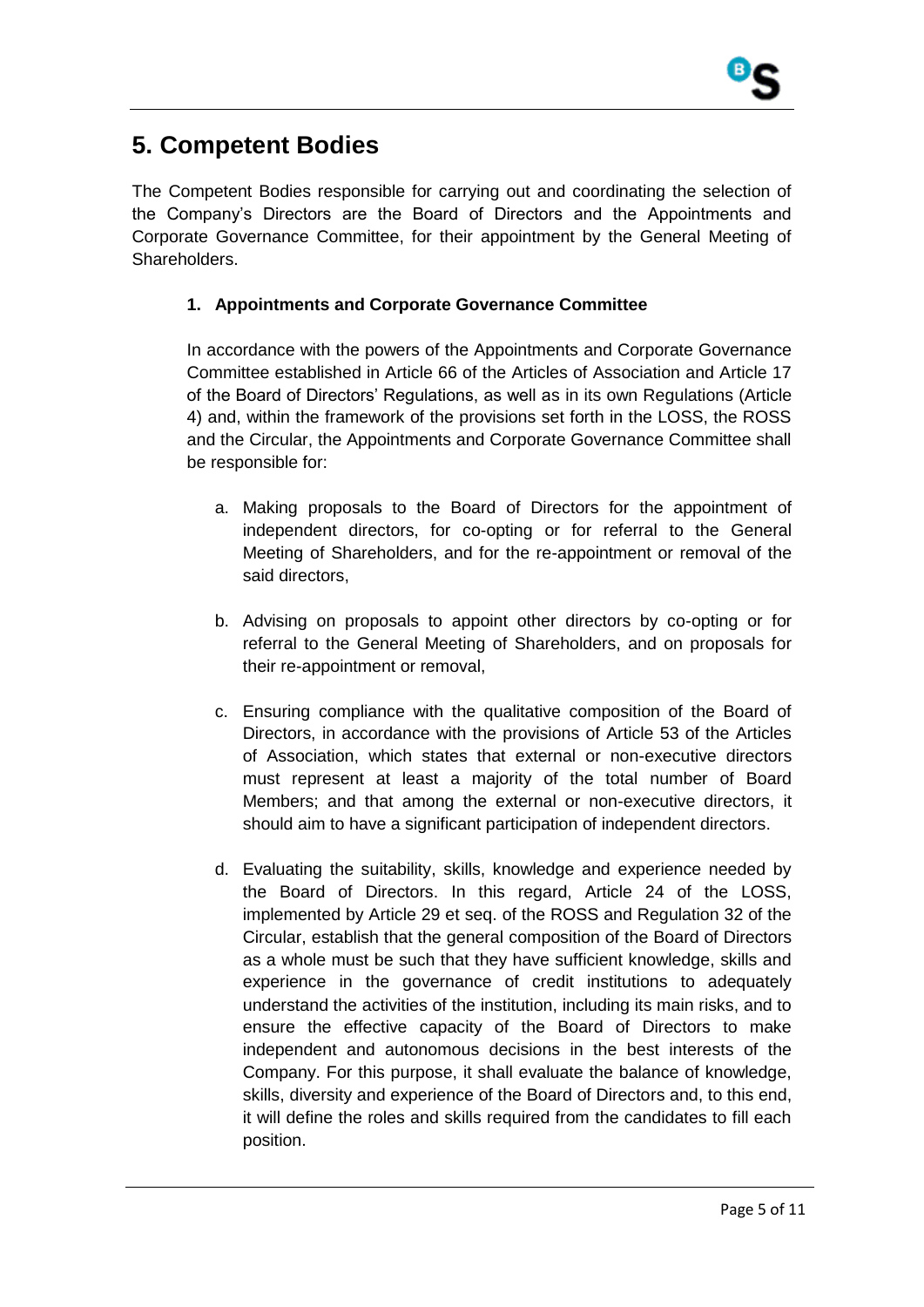

- e. Ensuring that, when filling new vacant positions or appointing new Directors, the selection procedures favour diversity of experience and knowledge, facilitate the selection of female Directors and, in general, are not affected by implicit biases that could result in any discrimination.
- f. Verifying compliance with this Policy and reporting to the Board of Directors on the degree of compliance annually. The result of this verification will be reported in the Annual Corporate Governance Report.

#### **2. Board of Directors**

In addition to the approval of this Policy, in accordance with the provisions of Article 529 bis.2 of the CCA, Article 529 decies of the CCA, and Article 7 of the Board of Directors' Regulations and Recommendation 14 of the GGC, the following duties, among others, shall correspond to the Board of Directors:

- a. Prepare the proposal for submission to the General Meeting of Shareholders, or for appointment by co-opting by the Board of Directors itself, where applicable, or for the appointment or re-election of those who are not independent directors.
- b. Prepare a report that describes the skills, experience and merits of the candidate proposed for appointment as director, which must in any case accompany the appointment proposal, and which shall be attached to the minutes of the General Meeting of Shareholders or of the Board of Directors itself.
- c. Ensure that the procedures for the selection of members of the Board of Directors favour diversity in gender, experience and knowledge and are not affected by implicit biases that could result in any discrimination and, in particular, that the selection of female directors is facilitated.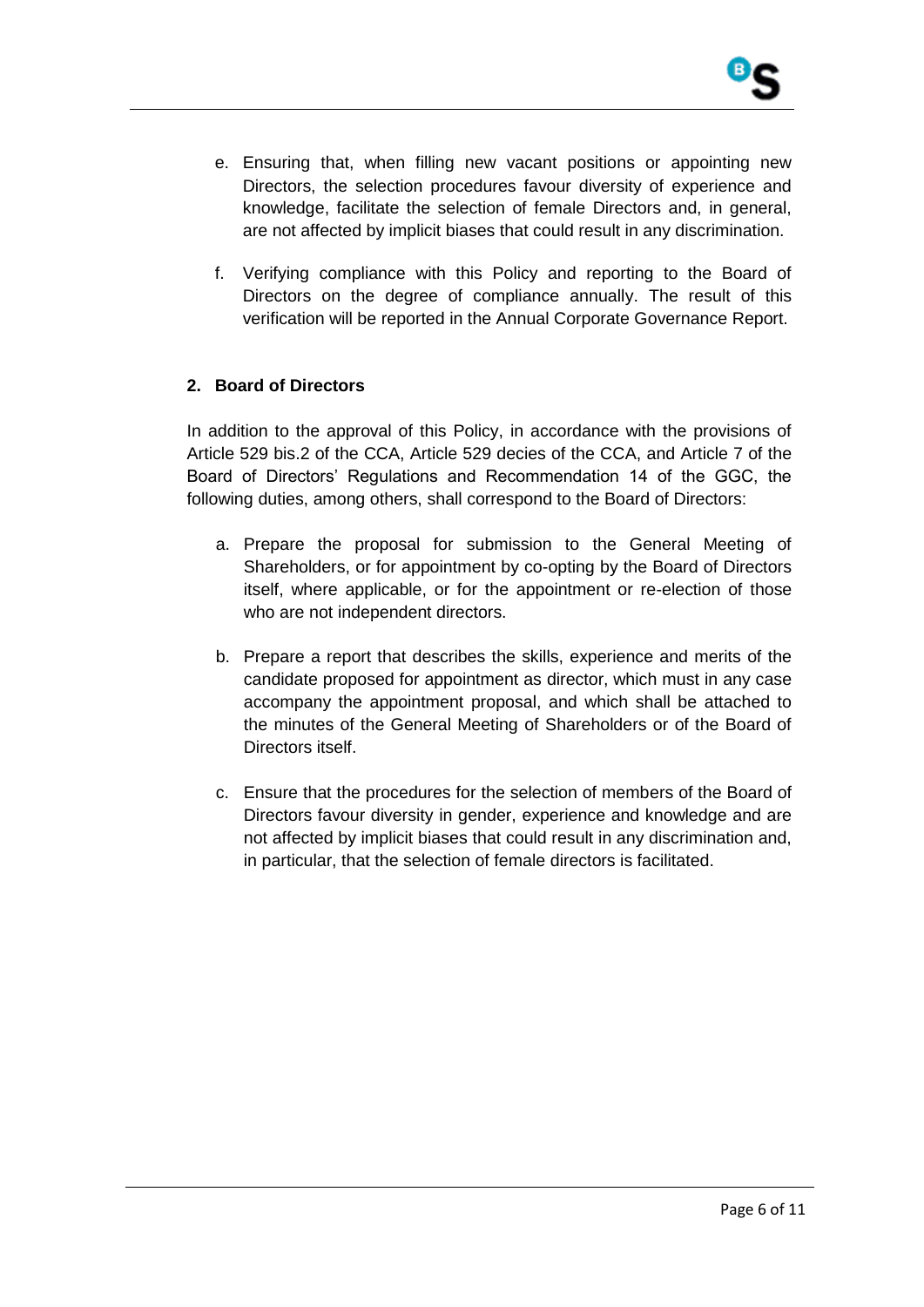### **3. General Meeting of Shareholders**

In accordance with Article 160 b) of the CCA and Article 46 of Banco Sabadell's Articles of Association, the General Meeting of Shareholders is responsible for deliberating and agreeing on the appointment of the directors.

### **6. Procedure**

### **1. Analysis of the Skills and Diversity of the Board and Establishing the Candidate Profile.**

The Appointments and Corporate Governance Committee shall evaluate the skills, knowledge and experience required for the appointment of members of the Board of Directors in advance and, for this purpose, it shall take into account the balance of knowledge, ability, diversity and experience of the members of the Board of Directors and, for these purposes, it shall define the duties and skills required from the candidates who will fill each vacancy and it shall assess the time and dedication required for them to perform their duties effectively.

### **2. Director Selection**

- **Search for Candidates**. If it is deemed necessary, the Committee may commission a consultancy firm of recognised standing in the field of personnel selection to initiate a process to search for candidates who match the desired profile. Similarly, any Director may suggest candidates to the Board provided that they meet the requirements set forth in this Candidate Director Selection Policy.
- **Suitability Assessment.** Once a candidate has been selected, prior to the proposal or report from the Appointments and Corporate Governance Committee, the "Procedure for the suitability assessment for members of the Board of Directors and key function holders" shall be processed, through which the Appointments and Corporate Governance Committee shall verify that the proposed candidates are suitable to meet the requirements of being of good repute, knowledge and experience and good governance provided for in the applicable regulations.

In assessing the concurrence of commercial and professional good repute, the Committee shall consider all available information, including: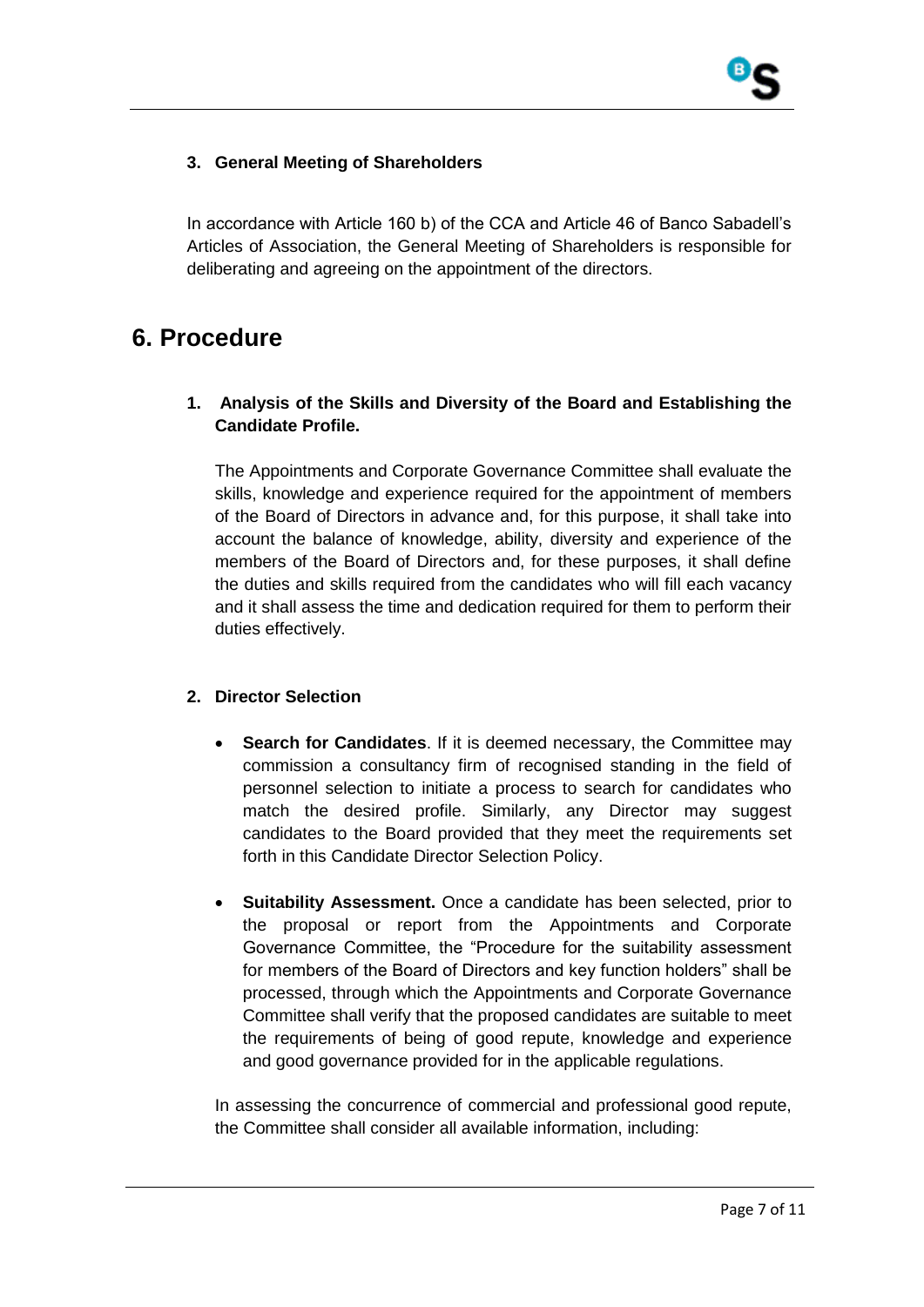

- a. The career track record of the candidate in question in their relationship with the regulatory and supervisory authorities; the reasons why they were dismissed or removed from previous positions or posts, where applicable; their personal solvency record and fulfilment of their obligations; their professional performance, if they have held positions of responsibility in credit institutions that have been subject to a process of early resolution or termination; or if they have been disqualified in accordance with the Insolvency Act, the revised text of which was approved by Royal Legislative Decree 1/2020, of 5 May, until the period of disqualification established in the qualification judgement of the insolvency proceedings has ended, and the bankrupt and insolvent parties have not been rehabilitated in insolvency proceedings prior to the aforementioned Act entering into force.
- b. Conviction for committing crimes or misdemeanours and the sanction for having committed administrative offences, taking into account:

1. The intentional or negligent nature of the crime or administrative offence.

2. Whether the sentence or sanction imposed is final.

3. The seriousness of the conviction or sanction imposed.

4. The classification of the facts that gave rise to the conviction or sanction, especially if they were financially-based crimes, money laundering, against the socio-economic order and against the Treasury and Social Security authorities, or if they involved infringements of the regulations governing the carrying out of banking, insurance or securities market activities, or consumer protection.

5. Whether the acts giving rise to the conviction or sanction were carried out for personal gain or to the detriment of the interests of third parties whose administration or management of business had been entrusted to them and, where appropriate, the relevance of the acts giving rise to the conviction or sanction in relation to the duties assigned or to be assigned to the said candidate in the credit institution.

6. The statute of limitations for unlawful acts of a criminal or administrative nature or the possible extinction of the criminal responsibility.

7. The existence of extenuating circumstances and subsequent conduct since the offence or infraction was committed.

8. Repeated convictions or penalties for offences or infractions.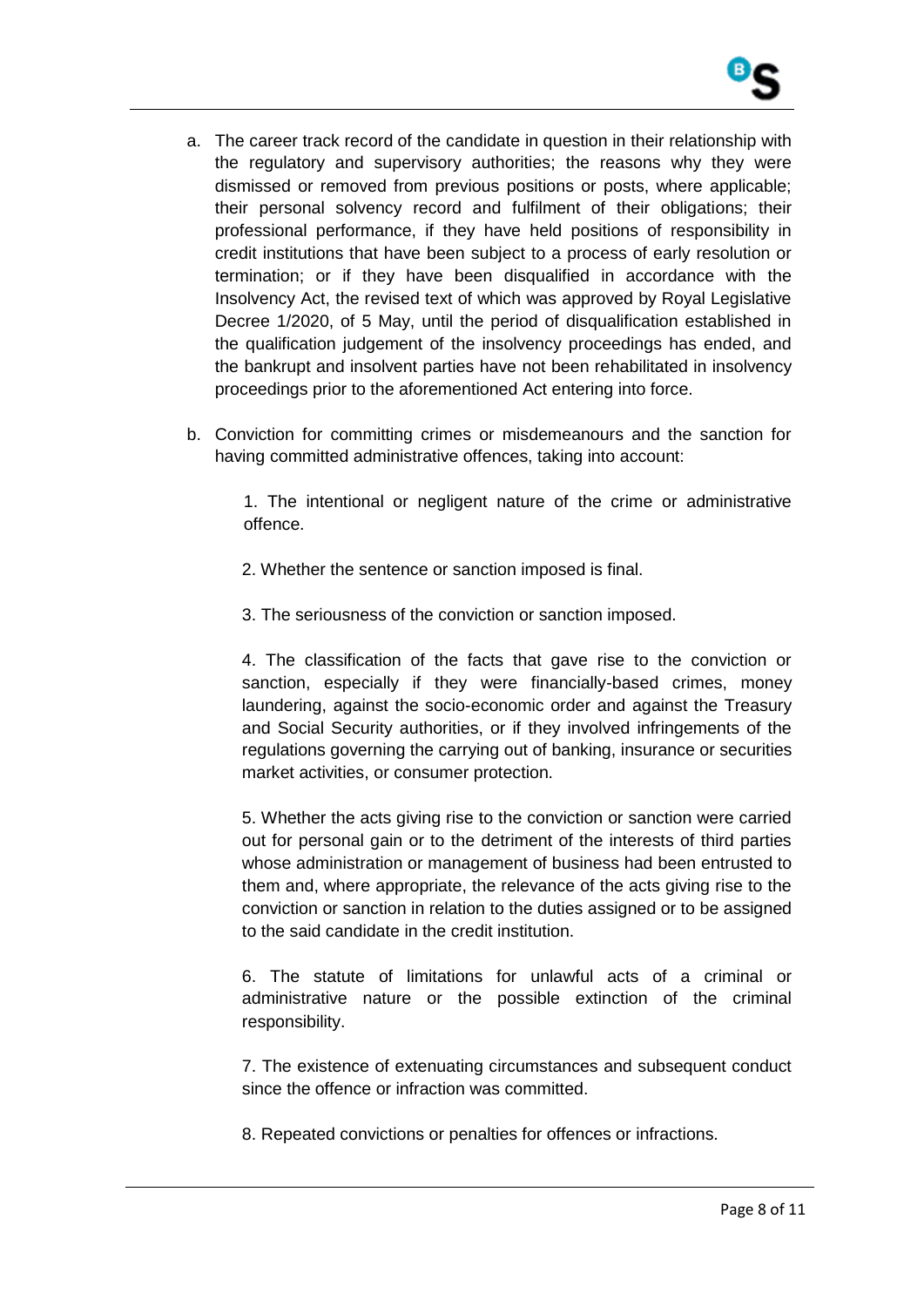c. The existence of relevant and well-founded criminal and administrative investigations into any of the facts referred to in point b).

The Committee will also verify that candidates possess the knowledge and experience required under Article 24 of the LOSS, i.e., that they have the appropriate training for the level and profile, as well as practical experience from their previous posts over sufficient periods of time. This will take into account both the knowledge acquired in an academic environment as well as experience in the professional development of duties similar to those to be carried out, in other institutions or companies.

In assessing practical and professional experience, particular attention should be paid to the nature and complexity of the positions held, the decision-making powers and responsibilities assumed, as well as the number of people under their responsibility, technical knowledge of the financial sector and the risks to be managed.

Finally, in order to assess the ability of the members of the Board of Directors to exercise good governance of the institution, as required by Article 24 of the LOSS, the Committee will take into account:

a. The presence of potential conflicts of interest leading to undue influence by third parties arising from:

1. Positions held in the past or present in the same institution or in other private or public organisations,

2. A personal, professional or economic relationship with other members of the company's Board of Directors, or of its parent company or its subsidiaries,

3. A personal, professional or economic relationship with the controlling shareholders of the institution, its parent company or its subsidiaries.

b. The ability to dedicate sufficient time to carry out the corresponding duties.

In its proposal or report on the appointment of a member of the Board of Directors, the Appointments and Corporate Governance Committee shall state whether, in its opinion, the suitability requirements are met.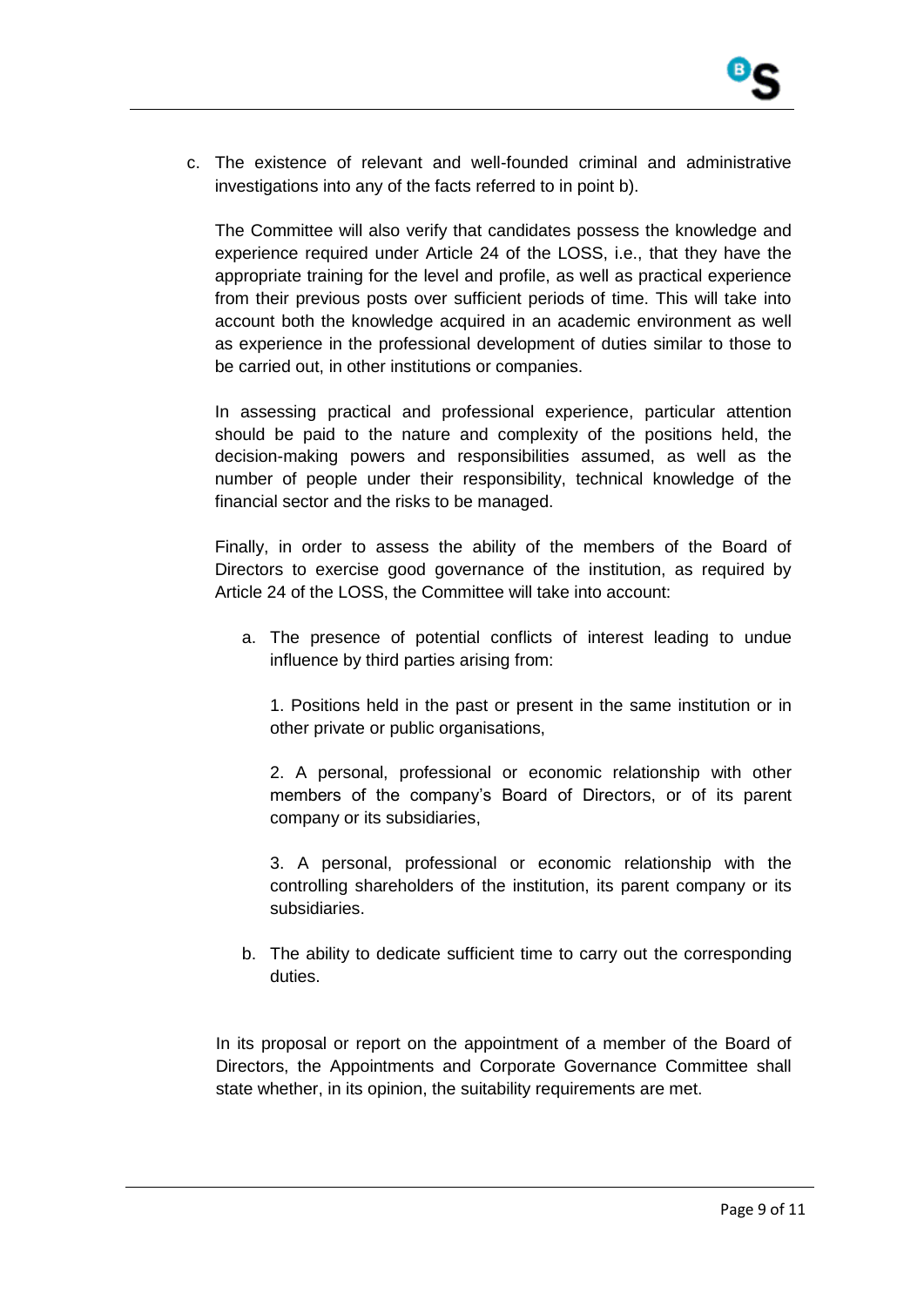### **a. Special Rules for the Selection of Independent Directors:**

In any event, the Appointments and Corporate Governance Committee shall ensure that the proposed candidates meet the independence requirements set forth in Article 529 duodecies.4 of the CCA, ensuring that the proposed candidates may perform their duties without being conditioned by their relationship with the Company or its group, with its significant shareholders and with its directors.

### **b. Rules for the Selection of Proprietary or other External Directors:**

In all other cases in which the Board (either on its own initiative or at the request of a shareholder in the case of proprietary directors) submits proposals for the appointment of directors to the Appointments and Corporate Governance Committee for its prior report, the Committee must take into account the skills, knowledge and experience required to sit on the Board of Directors, as well as the balance of knowledge, capabilities, diversity and experience of the Board of Directors and, consequently, assess whether the proposed candidate's profile meets the needs arising from the joint examination of all of these requirements.

The Committee shall classify the director as a proprietary or other external director, in accordance with the category of the said director, as set forth in the provisions of Article 529 duodecies of the CCA.

### **Re-election and Ratification of Directors**

In the event of re-election or ratification of directors, the corresponding proposal or report, from the Appointments and Corporate Governance Committee shall also contain an assessment of the director's work and effective dedication during the period in which they have held office since the date of their last appointment as a Board Member.

### **Administrative Procedure**

Once the director has been appointed, the General Secretary's Office shall process the administrative procedure and correspondence with the Bank of Spain and other regulatory authorities, in particular, notification to the Bank of Spain's register of Senior Banking Officials.